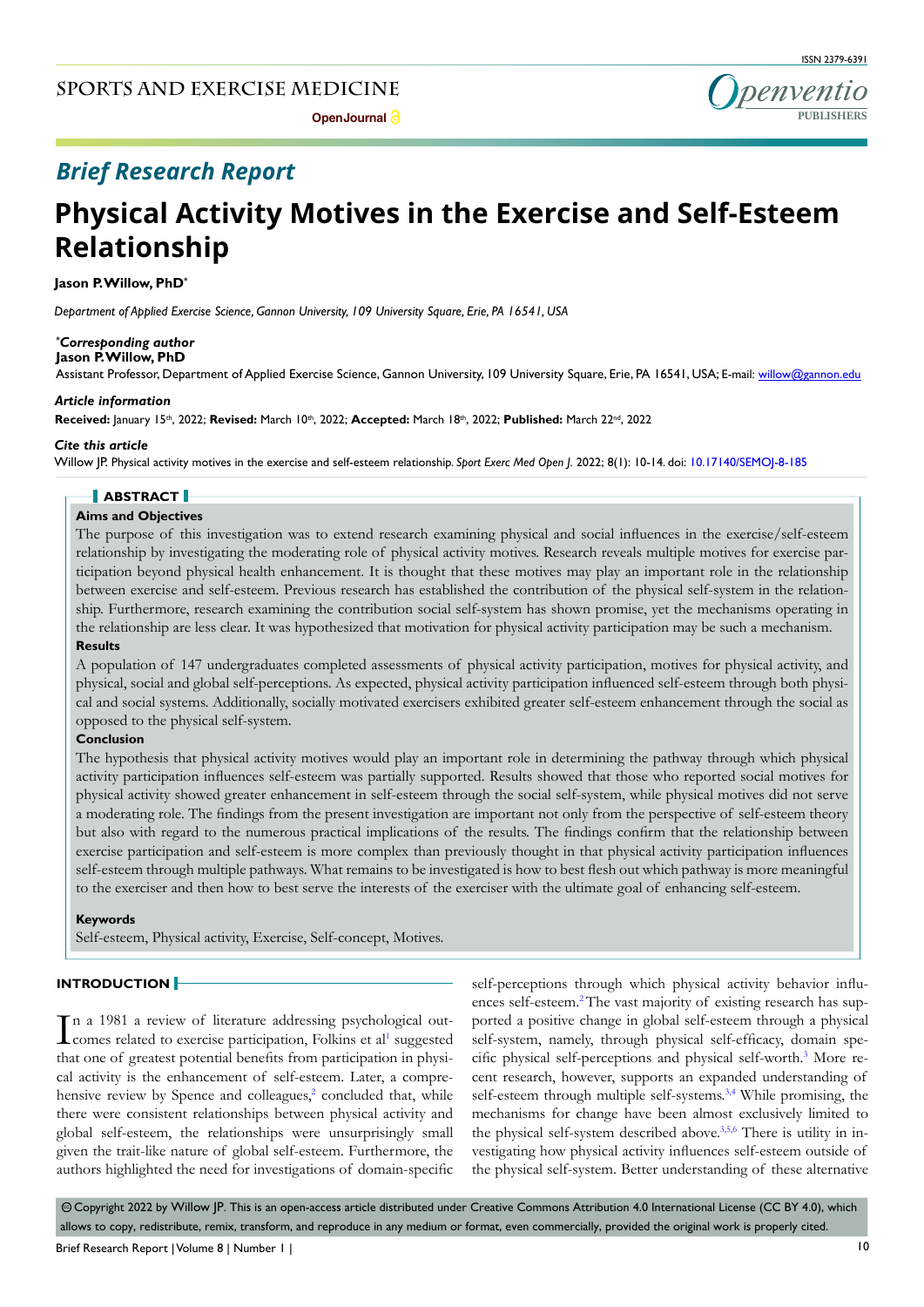

relationships could lead to a rapid expansion of our understanding of the physical activity/self-esteem relationship.

Sonstroem et al<sup>[7](#page-3-4)</sup> introduced the exercise and self-esteem (EXSEM) to address shortcomings in the existing literature examining the relationship between the constructs, much of which, as they described, was simplistic and atheoretical in nature.<sup>7</sup> Furthermore, the authors suggested that the mechanisms responsible for the relationship had not been determined[.7](#page-3-4) The EXSEM, and later expansions, stemmed from the work of Robert Shavelson and colleagues<sup>8</sup> who proposed a hierarchical model of global self-concept. This model illustrated how activities in domain specific areas; specifically physical, social, emotional and academic, could influence global self-evaluations through increasingly general several perceptions within those domain specific areas. The model has been used as a framework for examinations of the relationship between domain-specific activities and global conceptions of self. Sonstroem and colleagues<sup>6</sup> utilized the Shavelson framework in developing the expanded EXSEM which has been used extensively in examining the relationship between physical activity and self-esteem enhancement. $2,10$ 

Sonstroem et al<sup>6</sup> hypothesized that physical activity participation could influence global self-esteem through the physical self-system described above. Recent research<sup>[4](#page-3-8)</sup> suggests, however, that Shavelson and colleagues'[8](#page-3-5) original framework may provide a more useful tool than previously conceptualized.

While the EXSEM model has detailed the physical selfsystem's role in the relationship, neither the emotional nor the social pathways represented in the Shavelson framework has received systematic investigation. From James<sup>11</sup> original work describing self-esteem, social interactions have played a prominent role in the development of self-perceptions. Closer scrutiny of the relation-ship between exercise and self-esteem supports this ideation.<sup>[4](#page-3-8)</sup> Preliminary support has been offered for an expanded understanding of the exercise/self-esteem relationship through not only the physical self-system but also through domain specific self-perceptions in the social domain[.4](#page-3-8) Additional research is necessary to more clearly define these relationships and potentially expand the EX-SEM model. Furthermore, if it can be shown that physical activity influences self-esteem through multiple paths, it will be useful to clarify potential moderators in the relationship to determine the path that is most relevant to the exerciser allowing for the individualized exercise interventions.

Therefore, the purpose of the present study was to replicate and expand previous work investigating influences that may be operating in the relationship between exercise and self-esteem. Specifically, in addition to the physical self-system, the contribution of the social self-system was investigated. Furthermore, the moderating role played by physical activity motives was examined in both the physical and social self-systems. Physical activity motives have been shown to be predictors of leisure time physical activity,<sup>[12](#page-3-10)</sup> type of physical activity chosen,<sup>[13](#page-3-11)</sup> performances in physical activity tasks $14$  as well as exercise adherence.<sup>15</sup> Additionally, research has concluded that physical activity interventions that enhance certain types of motives are likely to enhance general self-esteem.<sup>[16](#page-3-14)</sup>

It was expected that significant positive relationships would be established between physical activity participation and domain specific self-perceptions, specifically physical self-worth and social self-concept. Additionally, it was expected that social self-concept and physical self-worth would serve as significant, independent contributors to overall self-esteem. When examining moderation, it was expected that individuals who reported primarily social reasons for exercise, who exercised more frequently, would exhibit higher-levels of social self-concept. Similarly, it was expected higher-levels of physical activity stemming from physical motives would result in higher-levels of physical self-worth.

#### **MATERIALS AND METHODS**

#### **Participants**

Participants in the investigation were 147 college-aged individuals enrolled in undergraduate courses at a Small Liberal Arts University in the Northeast. There were no criteria for inclusion or exclusion from the investigation. All participants reviewed an implied informed consent form that was in compliance with the University's Institutional Review Board's (IRBs) guidelines for the use of human subjects in research.

#### **Measures**

Physical activity participation was assessed using the Godin Leisure-Time Exercise Questionnaire.<sup>17</sup> Respondents were asked to report their exercise participation at varying intensities (mild, moderate and strenuous) over an average seven day period for the previous year. Level of exercise participation was scored according to scale guidelines; higher total scores were indicative of a more active individual. Jacobs et al<sup>[18](#page-4-1)</sup> reported a one-month test-retest reliability of 0.62; they also found a strong correlation (0.56) between scores on the Godin instrument and cardiovascular fitness (VO<sub>2</sub> max).

Motives for physical activity participation were measured using the motives for physical activity measure–revised Ryan et al<sup>[19](#page-4-2)</sup> Scored on a seven-point Likert scale with the anchors 1 (not at all true for me) and 7 (very true for me), respondents were asked to assess their perceived strength on five different motives for participating in physical activity including fitness, appearance, competence/challenge, social and enjoyment. Sample items include "*because I want to be physically fit*," and "*because I like engaging in activities which physically challenge me*". Items were summed yielding indepen-dent scores for each of the five subscales. Ryan et al<sup>[19](#page-4-2)</sup> reported internal consistencies for the measure and its five subscales ranging from 0.78 to 0.92.

Self-esteem was measured using the Rosenberg Self-Esteem Scale.<sup>[20](#page-4-3)</sup> The Rosenberg scale is one of the most widely used instruments employed for the assessment of self-esteem.<sup>[21](#page-4-4)</sup> Scored using a four-point Likert Scale format with the anchors 1 (strongly disagree) and 4 (strongly agree), respondents were asked the extent to which each of ten items was indicative of their global self-perceptions. Sample items include "*I certainly feel useless at times*" and "*on the whole, I am satisfied with myself*". Items were summed to yield a single scale score representing self-esteem. Higher scores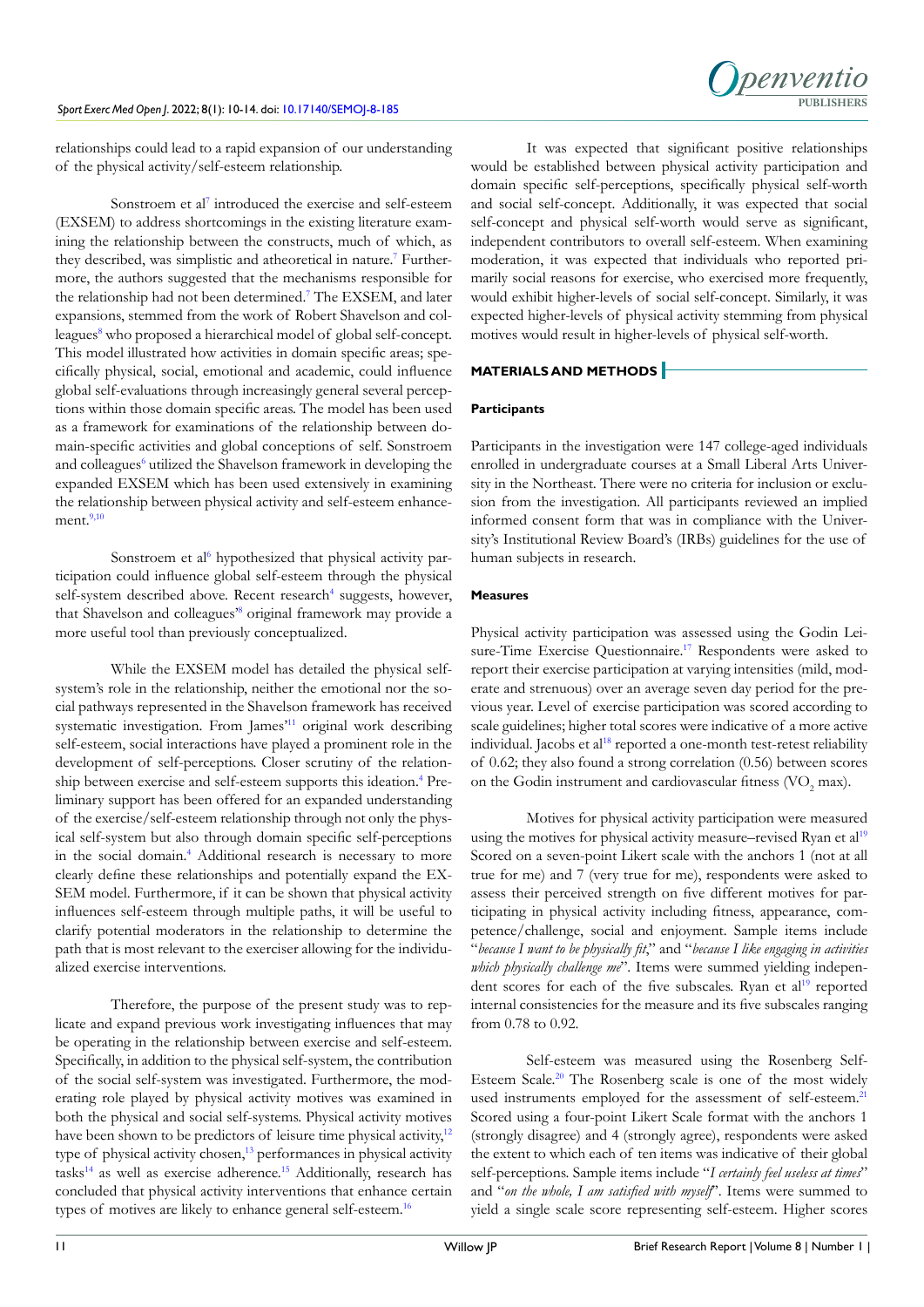

were indicative of greater self-esteem. Fleming et al<sup>22</sup> reported an internal consistency of 0.88 for the Rosenberg scale.

Social self-concept was measured using the social selfconcept scale (SSCS) as developed by Zorich et al.<sup>23</sup> Scored on a five-point Likert scale with the anchors 1 (strongly disagree) and 5 (strongly agree), the scale consists of 45 items that address an individual's evaluation of his or her feelings, thoughts and behaviors when in social situations. Sample items include "*I feel isolated from others*" and "*I often feel like a failure at parties*". Item scores were summed to yield a scale score representing social self-concept. Higher scale scores were representative of those with higher-social self-concept. Reported internal consistency for the instrument was high; 0.95.

Physical competence and physical self-worth were measured using the physical self-perceptions profile (PSPP) as developed by Fox et al.[24](#page-4-7) The PSPP assesses four domains of physical self-perceptions including body attractiveness, sports competence, physical strength and physical conditioning. The measure also includes an assessment of more general physical self-worth. Measured on a four-point Likert scale with the anchors 1 (not at all true) and 4 (completely true), participants were asked six items that assessed their capabilities in each of the domains. Sample items include "*I am physically stronger than most people of my sex*", "*I do not usually have a high-level of stamina and fitness*" and "*I feel confident in the physical side of myself*". Item scores were summed to yield four separate subscale scores and an additional score representing physical self-worth. Higher scores on each subscale were indicative of higher perceived competence for that domain whereas higher scores of the physical self-worth items were indicative of higher perceived worth for the physical self in general. Fox et  $al<sup>24</sup>$  rreported internal consistencies that ranged from 0.81 to 0.92.

#### **Procedures**

Participants were recruited for the study from undergraduate courses and participation was voluntary. At the conclusion of a regularly scheduled class time, all participants completed a packet of inventories containing a general demographics questionnaire in addition to the measures described previously. Completion and return of the packet served as an indication of consent to participate in the investigation.

#### **Analytical Strategy**

Statistical package for the social sciences (SPSS) version 13.0 for Windows was used to examine the relationships of interest. Linear regression was utilized to assess both main effects of physical activity on physical self-worth and social self-concept and for both domain specific measures and global self-esteem. Regression was also employed to examine moderation of physical activity motives.

#### **RESULTS**

Analyses revealed a significant positive relationship between physical activity participation and physical self-worth. Regression analyses revealed a significant relationship between the physical activity participation and physical self-worth with 12.8% of the variance in physical self-worth attributable to physical activity participation, R2 =0.128, F(1,148)=21.29, *p*<0.000. Additionally, a significant positive relationship was revealed between physical activity participation and social self-concept. Physical activity accounted for 9% of the variance in social self-concept,  $R^2=0.091$ ,  $F(1,148)=14.79$ , *p*<0.000.

Analyses also supported the hypothesis that social selfconcept and physical self-worth would serve as significant independent contributors to the variance in general self-esteem,  $R^2 = 0.483$ , F(2,145)=67.62,  $p$ <0.000. Individually, social self-concept and physical self-worth contributed 28% and 39% of the variance in self-esteem, respectively.

In examining moderation, partial support was demonstrated. As depicted in Table 1, it was determined that social motives for physical activity moderated the relationship between physical activity participation and social self-concept as expected. However, analyses failed to support physical motivation for physical activity participation as a moderator of the relationship between PA and physical self-worth.

| <b>Variable</b>                                                                                                                                                                                    | в    | SE B | β          |
|----------------------------------------------------------------------------------------------------------------------------------------------------------------------------------------------------|------|------|------------|
| Step I                                                                                                                                                                                             |      |      |            |
| Physical activity participation                                                                                                                                                                    | 4.25 | 1.36 | $0.25^{*}$ |
| Social motivation for PA                                                                                                                                                                           | 2.59 | 1.33 | $0.16*$    |
| Step 2                                                                                                                                                                                             |      |      |            |
| Physical activity participation                                                                                                                                                                    | 4.24 | l 33 | $0.25*$    |
| Social motivation for PA                                                                                                                                                                           | 3.02 | 131  | $0.18^*$   |
| <b>PA</b> *social motivation for <b>PA</b>                                                                                                                                                         | 346  | 1.29 | $0.21*$    |
| $^{\ast}$ p<0.05.<br>$R^2$ for Step 1=0.107, $F(2, 145)=8.73$ , $p<0.000$<br>$R^2$ for Step 2=0.150, $F(3,144)=8.47$ , p<0.000<br>$R2$ change=0.043 for Step 2 (ps=0.008)<br>PA: Phisical activity |      |      |            |

#### **DISCUSSION AND CONCLUSION**

The primary objective of the study was to further examine the relationship between exercise and self-esteem through multiple pathways of influence. Consistent with expectations, a positive association was established not only between domain specific self-perceptions and global self-esteem but also between physical activity participation and both physical self-worth and social self-concept. These results replicate findings of previous investigations.<sup>8</sup> Secondly, because the existence of multiple paths of influence in the exercise/self-esteem relationship appears to be viable, it was hypothesized that one's motivation for their physical activity participation would play a moderating role in the relationship. Moderation was only partially supported as only social motivations for exercise served as a moderator between physical activity and social self-concept. Physical motivations for exercise did not moderate the relationship between physical activity and physical self-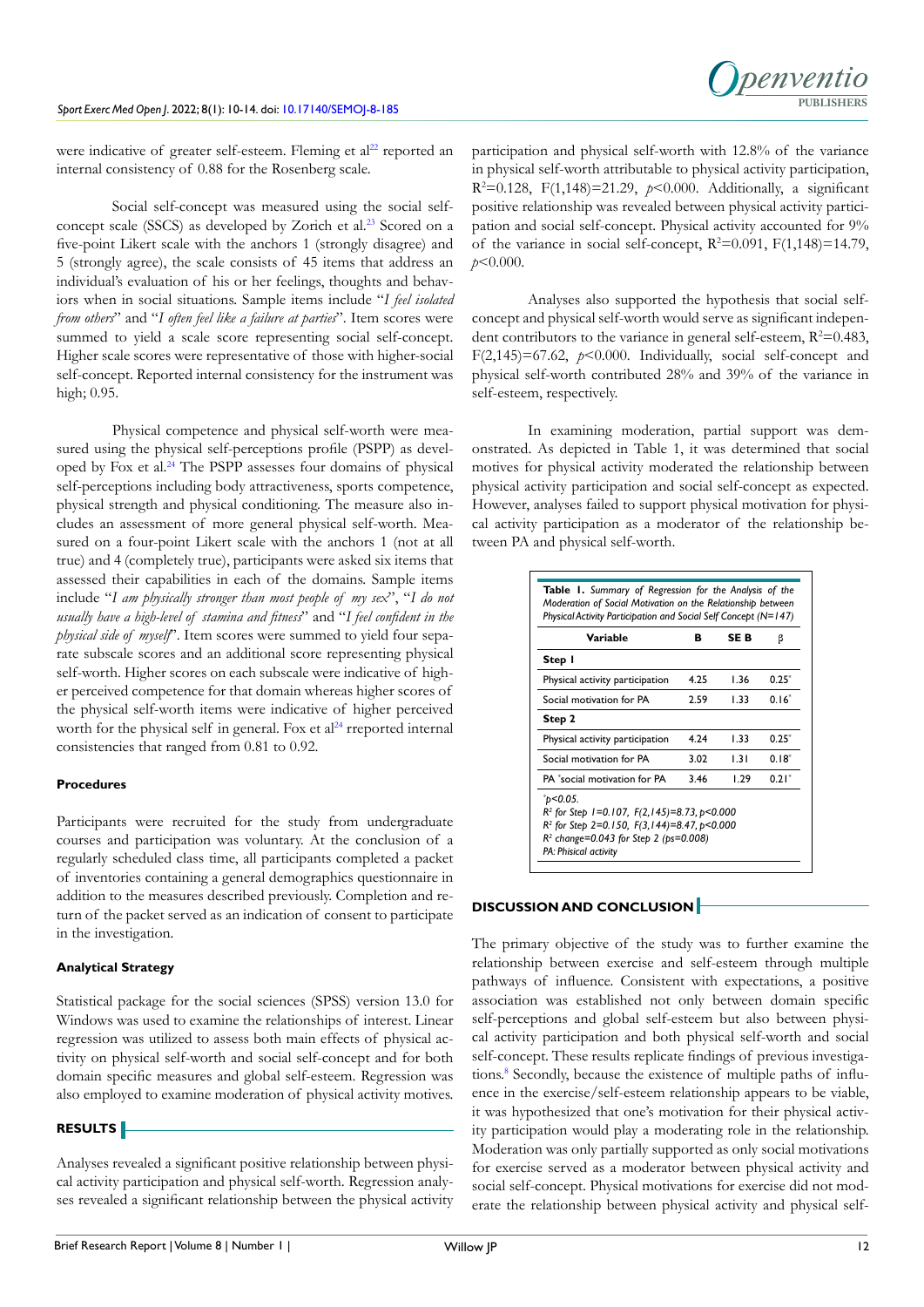

perceptions. This result was somewhat surprising and will need further investigation. It is promising, however, that social motivations for physical activity participation significantly moderated the relationship between physical activity and social self-concept. In a related study, Schmidt and colleagues<sup>25</sup> found perceived social acceptance to be a mediator between perceived motor about and reported self-esteem in boys only. This is an encouraging finding in that it suggests that boys' self-esteem was, in part, influenced by their perceptions of acceptance based on their motor ability. Other studies have concluded that increased participation in physical activity is related to increase social self-perception.<sup>26,27</sup> This would lend support for the hypothesis that physical activity influences self-esteem in a multitude of ways.

The findings from the present investigation are important not only from the perspective of self-esteem theory but also with regard to the numerous practical implications of the results. Results confirm that the relationship between exercise participation and self-esteem may be much more complex than previously thought. Additionally, the results further highlight the importance of social influences that operate in physical activity settings. Social factors have been shown to moderate and mediate the relationship between physical activity participation and other psychological outcomes including self-efficacy, social physique anxiety,<sup>[28](#page-4-10)</sup> choice of exercise location,<sup>[29](#page-4-11)</sup>among others. The established link between physical activity and self-esteem through a social self-system suggests that practitioners should be even more cognizant of the social ramifications of exercise participation.

Finally, the results of the present investigation may be useful in preventing several disease outcomes in individuals across the lifespan. The findings shed additional light on the influence that physical activity has on general self-perceptions. From the perspective of exercise adherence, the identification of additional pathways will lead to more efficacious programs aimed at maintaining participation in physical activity. Increased participation in physical activity is associated with the prevention of several disease outcomes. Hence, not only will the present findings be meaningful from a psychological health perspective, but also with regard to physiological health and other desirable outcomes.

#### **INSTITUTIONAL REVIEW BOARD PERMISSION**

Yes.

### **CONFLICTS OF INTEREST**

The authors declare that they have no conflicts of interest.

#### **REFERENCES**

<span id="page-3-0"></span>1. Folkins CH, Sime WE. Physical fitness training and mental health. *Am Psychol*. 1981; 36(4): 373-389. doi: [10.1037//0003-](http://doi.org/
10.1037//0003-066x.36.4.373) [066x.36.4.373](http://doi.org/
10.1037//0003-066x.36.4.373)

<span id="page-3-1"></span>2. Spence JC, McGannon KR, Poop P. The effect of exercise on global self-esteem: A quantitative review. *Journal of Sport and Exercise Psychology*. 2005; 27: 311-334. doi: [10.1123/jsep.27.3.311](http://doi.org/
10.1123/jsep.27.3.311)

<span id="page-3-2"></span>3. Sonstroem RJ. The physical self-system: A mediator of exercise and self-esteem. In: Fox KR, ed. *The Physical Self: From Motivation to Well-being*. Champaign, IL, USA: Human Kinetics; 1997.

<span id="page-3-8"></span>4. Willow JP. Exercise participation and self-esteem: An examination of physical and social influences in a college-aged population. [dissertation]. University Park, PA, USA: Pennsylvania State University; 2002.

<span id="page-3-3"></span>5. Willow JP. Contributions to global self-esteem: Domain specific self-perceptions in athletes vs. non-athletes. *Sport Exerc Med Open J.*  2020; 6(1): 17-20. doi: [10.17140/SEMOJ-6-177](http://doi.org/
10.17140/SEMOJ-6-177 )

<span id="page-3-6"></span>6. Sonstroem RJ, Harlow LL, Josephs L. Exercise and self-esteem: Validity of model expansion and exercise associations. *Journal of Sport & Exercise Psychology.* 1994; 16(1): 29-42. doi: [10.1123/](http://doi.org/
10.1123/jsep.16.1.29) [jsep.16.1.29](http://doi.org/
10.1123/jsep.16.1.29)

<span id="page-3-4"></span>7. Sonstroem RJ, Morgan WP. Exercise and self-esteem: Rationale and model. *Med Sci Sports Exerc*. 1989; 21(3): 329-337. doi: [10.1249/00005768-198906000-00018](http://doi.org/
10.1249/00005768-198906000-00018)

<span id="page-3-5"></span>8. Shavelson RJ, Hubner JJ, Stanton GC. Self-concept: Validation of construct interpretations. *Review of Educational Research*. 1976; 46: 407-441. doi: [10.3102/00346543046003407](http://doi.org/
10.3102/00346543046003407)

<span id="page-3-7"></span>9. Levy SS. The exercise and self-esteem model in adult women: The inclusion of physical acceptance. *Psychology of Sport and Exercise*. 2005; 6(5): 571-584. doi: [10.1016/j.psychsport.2004.09.003](http://doi.org/
10.1016/j.psychsport.2004.09.003)

10. Elavsky S. Longitudinal examination of the exercise and selfesteem model in middle-aged women. *J Sport Exerc Psychol*. 2010; 32: 862-880. doi: [10.1123/jsep.32.6.862](http://doi.org/
10.1123/jsep.32.6.862)

<span id="page-3-9"></span>11. James W. *Principles of Psychology.* New York, NY, USA: Henry Holt; 1890: 1.

<span id="page-3-10"></span>12. Reedman SE, Boyd RN, Ziviani, J, Elliot C, Ware RS, Sakzewski L. Participation predictors for leisure-time physical activity intervention in children with cerebral palsy. *Dev Med Child Neurol*. 2021; 63(5): 566-575. doi: [10.1111/dmcn.14796](http://doi.org/
10.1111/dmcn.14796)

<span id="page-3-11"></span>13. Carpenter JG, Belanger M, O'Loughlin J, et al. Association between physical activity motives and type of physical in children. *International Journal of Sport and Exercise Psychology*. 2017; 15(3): 306- 320. doi: [10.1080/1612197X.2015.1095779](http://doi.org/
10.1080/1612197X.2015.1095779)

<span id="page-3-12"></span>14. Howle TC, Dimmock JA, Jackson B. Relations between selfefficacy beliefs, self-presentation motives, personal task goals, and performance on endurance-based physical activity tasks. *Psychology of Sport and Exercise*. 2016; 22: 149-159. doi: [10.1016/j.psych](http://doi.org/
10.1016/j.psychsport.2015.06.010)[sport.2015.06.010](http://doi.org/
10.1016/j.psychsport.2015.06.010)

<span id="page-3-13"></span>15. Etnier JL, Karper WB, Park SY, Shih CH, Piepmeier AT, Wideman Laurie. Motivating mature adults to be physically active. *J Aging Phys Act.* 2017; 25(2): 325-331. doi: [10.1123/japa.2015-0294](http://doi.org/
10.1123/japa.2015-0294)

<span id="page-3-14"></span>16. Hein V, Hagger MS. Global self-esteem, goal achievement